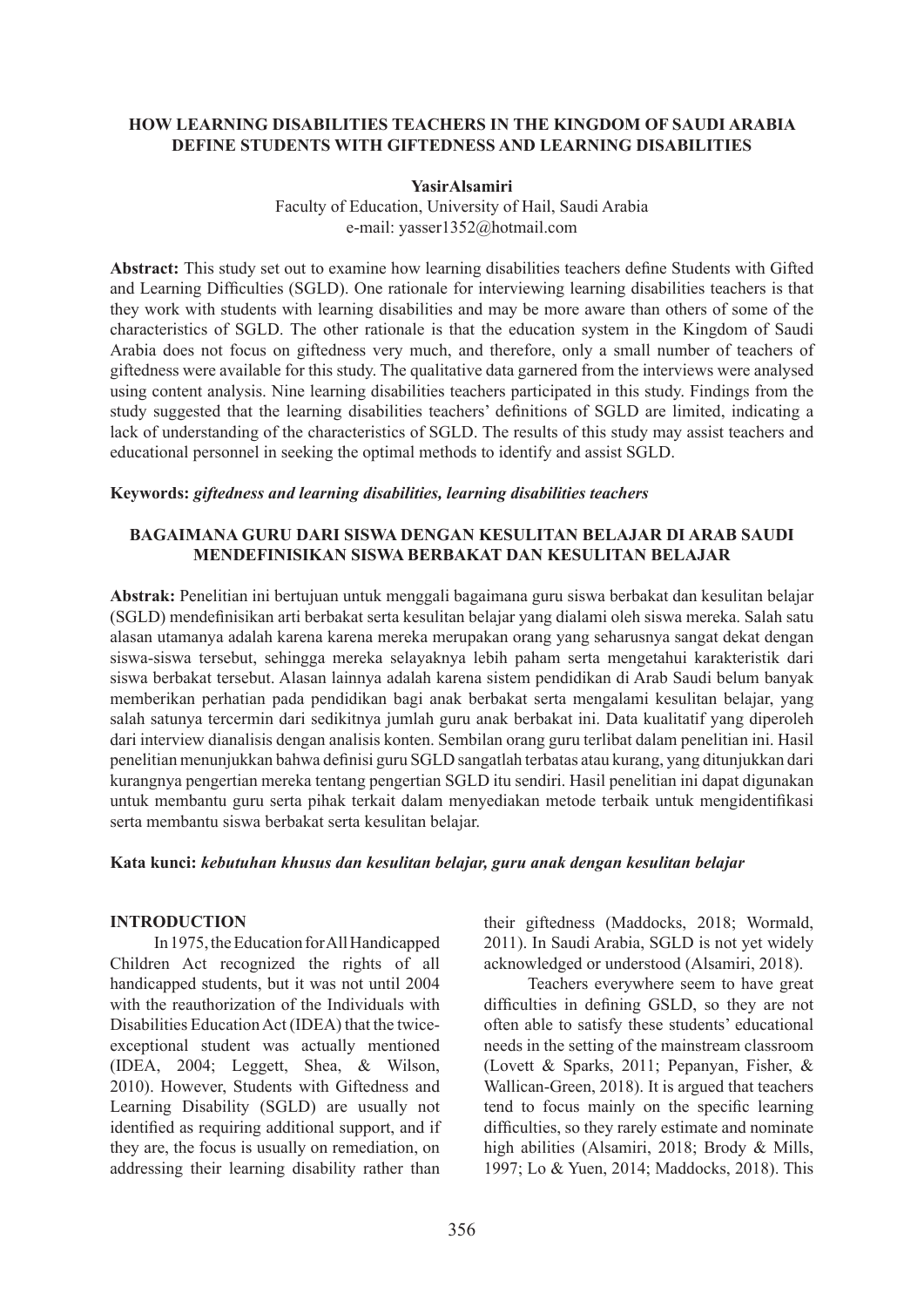is despite the fact that, according to Bracamonte (2010), between 2% and 5% of learning disabled students are gifted, and between 2% and 5% of gifted students are learning disabled. In the United States, just over 39% of 300 school psychologists surveyed indicated moderate to considerable familiarity with SGLD, while just over 60% reported having little to no familiarity at all (Francis et al., 2010).

Internationally, and in particular in KSA, there is no clearly defined process for reporting the number of SGLD either (Alsamiri, 2018; Pepanyan et al., 2018). Thus, it is difficult to know just how many SGLD there are. For instance, studies in the United States suggest that there may be more than 300,000 students who are twice-exceptional who are not receiving appropriate support or programmes (Foley-Nicpon, Allmon, Sieck, & Stinson, 2011; Wood & Estrada-Hernandez, 2009; Zhbanova & Rule, 2018). However, because there are no standard methods to identify twice-exceptionality in the United States, it is difficult to know how many such students there are. This problem is compounded by a lack of accountability requirements at the federal level. A similar situation exists in Australia, where SGLD are not readily recognised (Wormald & Clark, 2018; Wormald, Vialle, & Rogers, 2014).

There is no clear-cut definition of SGLD because the characteristics that define such students are so broad (Foley-Nicpon et al., 2011; Ronksley-Pavia, 2015). For many years, the term twice-exceptional or gifted learning disabled has been considered something of a paradox. How could a student have a learning disability while simultaneously have giftedness? Much of the research defines SGLD as learners who are gifted in one or more areas but have a learning disability that causes them difficulty in other areas (Alsamiri, 2018; Foley-Nicpon et al.). However, it seems incomprehensible to some educators that a learner can have both giftedness and learning disabilities, and this then poses difficulties in terms not only of identifying such students, but also of providing appropriate intervention strategies to support them (Berman, Schultz, & Weber, 2012; Brody & Mills, 1997; Crepeau-Hobson & Bianco, 2011; Willard-Holt, Weber, Morrison, & Horgan, 2013).

The National Twice Exceptional Community of Practice in the United States

(Baldwin, Omdal, & Pereles, 2015) has provided a basic framework for assisting twice exceptional students, including specialised methods of identification, appropriate educational opportunities and support, accommodations and interventions, and of particular importance is the necessity for appropriately trained academic professionals and ongoing professional development in twice exceptionality. While this framework, which is the most comprehensive to date, is useful, it also demonstrates why it can be difficult to identify SGLD and to provide the necessary support for these students. The fact that SGLD's giftedness and disability can each mask the other or both can be masked together makes it extremely challenging to identify and support SGLD (Alamer, 2017; Baldwin, Baum et al., 2015). According to Baldwin et al. (2015), while an agreed upon definition of SGLD is important, it is also necessary for this definition to be accepted by teachers as well as researchers. The problems that remain once SGLD is defined are concerned with identification, that is, recognising and understanding the many and varied characteristics of such students (Alamer, 2017; Bianco & Leech, 2010; Foley-Nicpon, 2013; Krochak & Ryan, 2007; Pereles, Omdal, & Baldwin, 2009).

For instance, one study demonstrates that while teachers may not be familiar with the concept of SGLD, many do recognise its existence but have difficulties recognising these students at school (Al-Hroub, 2011). An obstacle cited is large classrooms, which make individual needs more difficult to identify. According to the research (Trail, 2011), the characteristics of these students fall into four categories: academic, cognitive, interpersonal, and intrapersonal. The characteristics are common character traits that are apparent in most SGLD. Students will exhibit traits from both sides strengths and weaknesses.

Learning disability in its simplest form involves difficulty learning numeracy or literacy skills. This is usually associated with problems in information processing (Wormald, 2009). Some students with learning disabilities experience problems learning to read. They may have dyslexia and experience spatial and visual processing difficulties (Berninger & Abbott, 2013; Wormald, Rogers, & Vialle, 2015), such as problems perceiving numbers and letters (Besnoy, 2006; Trail, 2011). They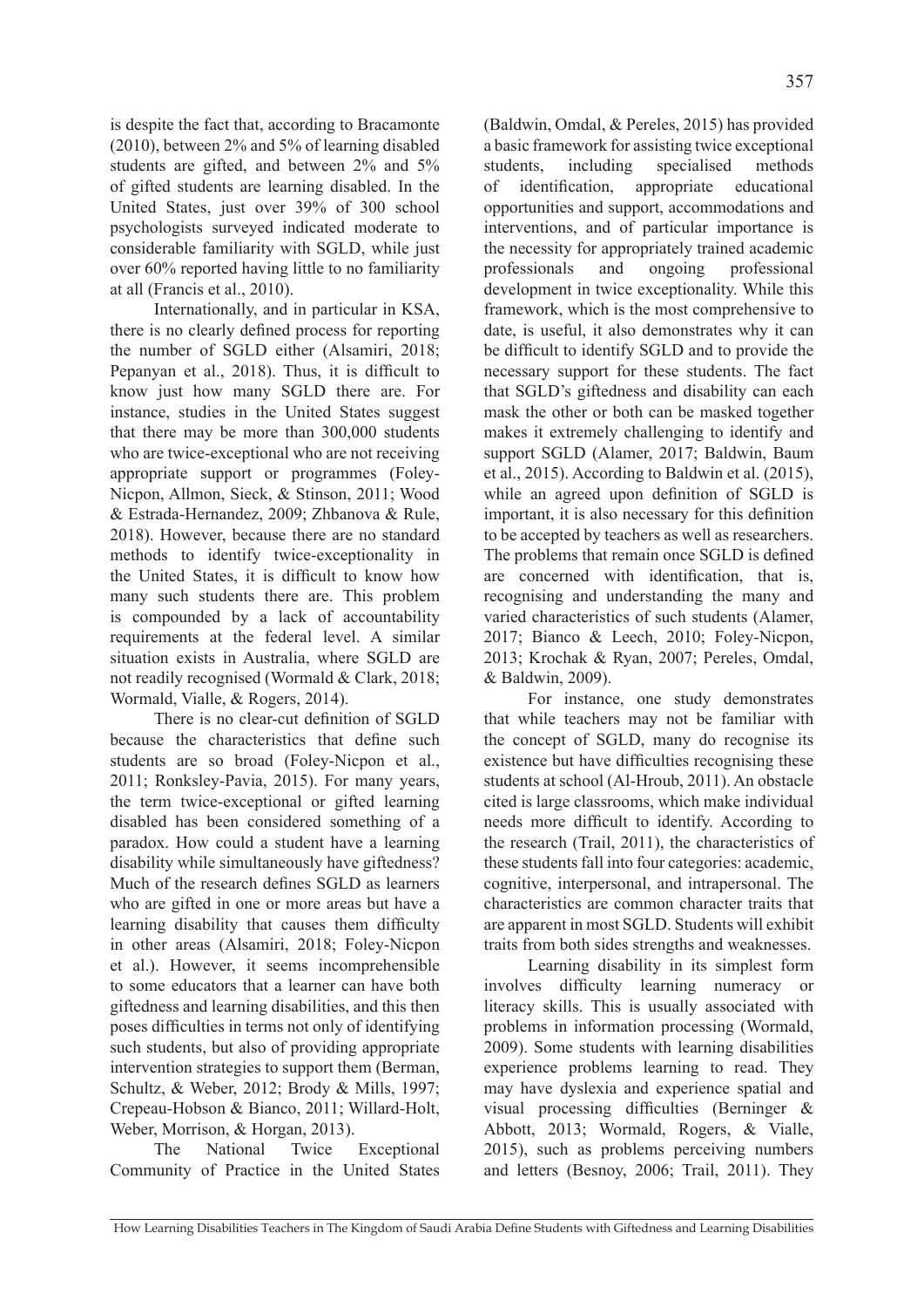may also exhibit short or long-term memory problems (Berninger & Abbott, 2013; Gari et al., 2015), difficulty forming letters and spacing (dysgraphia) or difficulty with mathematical concepts (dyscalculia) (Dare & Nowicki, 2015; Vaughn, Wanzek, Murray, & Roberts, 2012). Storing and processing visual and auditory information is also problematic for such students (Gari et al., 2015; Wormald, 2009; Wong, 2013). These difficulties inhibit SGLD achievement (Bull, Espy, & Wiebe, 2008; Geary, 2011). This is because many academic assessments, such as standardised testing, require memorisation of facts in a given timeframe. Activities with time restrictions do not always enable SGLD to do as well as other students. They also have difficulty learning things by heart, their handwriting on written assessments is often incomprehensible and poor reading performance may prevent them from understanding what is required (Gari et al., 2015).

The gifted learner has been characterised as having high ability, usually in a specific academic domain such as literacy or numeracy (Chamberlin, Buchanan, & Vercimak, 2007; Carter, 2013; Wormald, 2009). Other features of giftedness, aside from skill in a particular domain, include strong powers of observation, a well-developed vocabulary, wide reading, ability to quickly absorb information, good recall of information, intellectual curiosity, concern about justice and injustice, unusual imagination and interest in existential questions, such as the nature of the universe and human suffering, as well as environmental issues. It is crucial, however, for these students to be supported in order for their giftedness to blossom (Berninger & Abbott, 2013; Foley-Nicpon, 2013; Mayes, Harris, & Hines, 2016).

Research also indicates that the characteristics of SGLD are not straightforward. SGLD have a variety of strengths and weaknesses based on the areas of their gifts and disabilities (Gari, Mylonas, & Portešová, 2015; Song & Porath, 2011). These characteristics are a unique combination of both giftedness and learning disabilities (Barnard-Brak, Johnsen, Pond Hannig, & Wei, 2015). Some common strengths of SGLD are creative thinking and abstract reasoning. They tend to be imaginative and good problem solvers. SGLD can also be strong visual learners, have a large vocabulary and good mathematical reasoning, and are often spatial learners (Jarwan & Al-Abbadi, 2014). Weaknesses can range from being emotional and easily frustrated, short-term memory problems, and poor computation skills to issues with communication skills, such as listening, written tasks, decoding, handwriting, and spelling (Alsamiri, 2018; Song & Porath).

Paradoxically, the school system's processes often identify SGLD as having LD but regularly overlook their giftedness (Yssel, Adams, Clarke, & Jones, 2014). Interventional approaches therefore tend to focus on students' LD-related issues to the detriment of any distinctive gifts students may have (Ruban, 2005). Johnsen and Kendrick (2005) observed that gifted students (SG) are disadvantaged if opportunities to reach their full potential are absent (Purwanta , E; Hermanto, H., Harahap , F. 2016; Wellisch & Brown, 2012). According to Dai and Chen (2013), teachers and administrators tend to place SG in a generic category.

Based on the gaps identified in this section, this study set out to investigate: 1) How familiar are learning disability teachers with the term *Students with Giftedness and Learning Disabilities* or *twice-exceptionality*?; 2) Is there a particular method to identify SGLD?; and 3) What do learning disability teachers need to know about SGLD?

# **METHOD**

# **Research Design**

In the current research, the authors employed a qualitative research design in order to gain an in-depth understanding of LD teachers' understanding of the term Students with Giftedness and Learning Disabilities. The author developed one semi-structured interview procedure for teachers, based on a critical review of literature focused on defining SGLD through their working experience.

## **Procedure**

The Ministry of Education granted the authors approval to conduct this study. The author contacted 12 teachers, and a total of 9 agreed to be interviewed. The teachers were contacted to organise a time to meet for the interviews, and teachers agreed to meet at their schools at a time convenient for them. Signed consent was obtained from teachers who agreed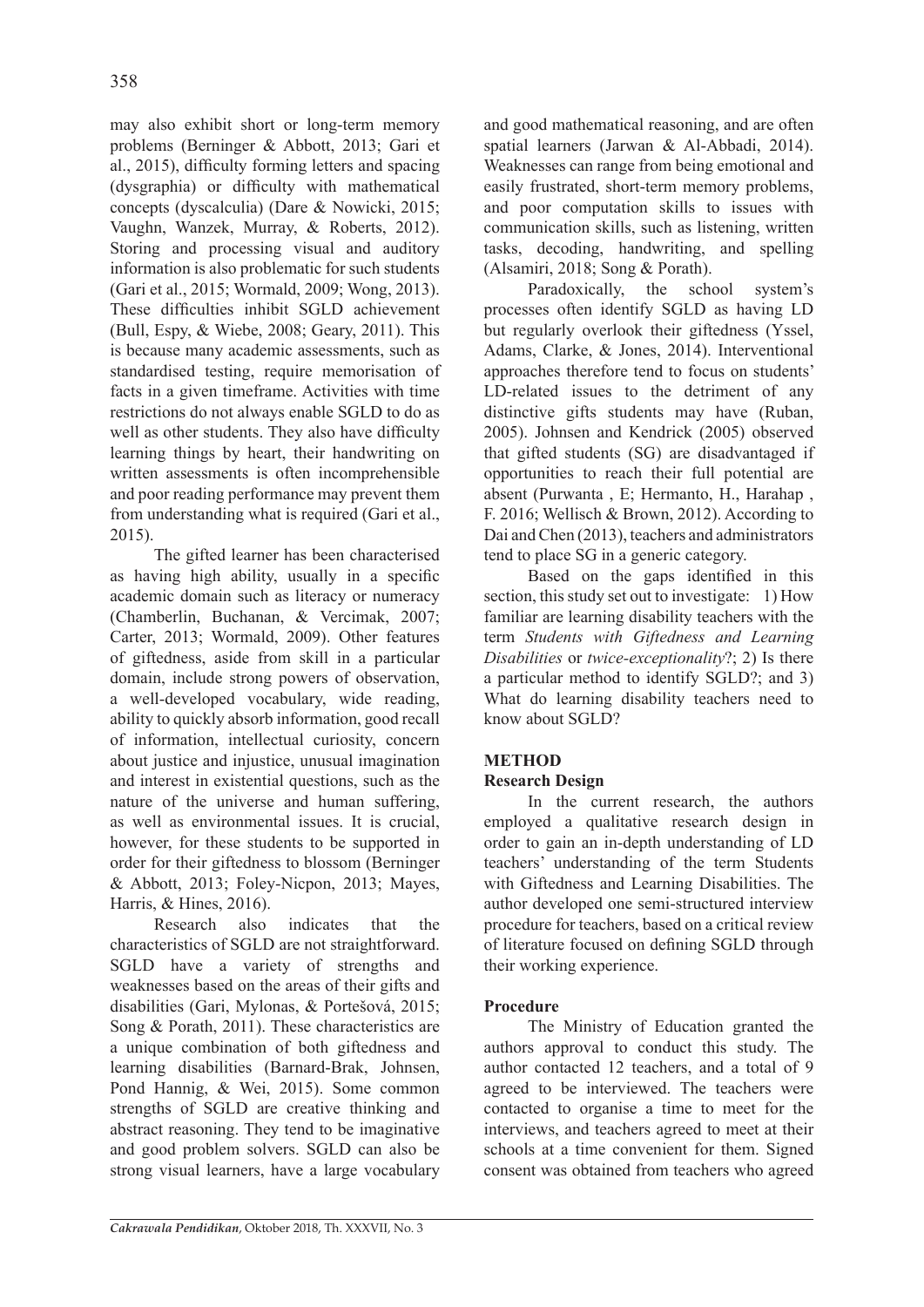to participate. The interviews were conducted face to face, and all the interviews were recorded with an MP3 recorder with only the teacher and the author present in the interview room.

## **Participants**

The average age of participating learning disability teachers was 27 years, ranging from 23 to 35. The participating teachers had an average of eight years of teaching experience. The majority held a bachelor's degree (eight), followed by a postgraduate diploma (one). None had received any training or professional development in SGLD.

#### **Data Analysis**

An inductive content analysis (Elo & Kyngäs, 2008) was undertaken in this study and involved several steps. Inductive content analysis relies on a coding unit consisting of words, sentences, or paragraphs that contain elements 'related to each other through their content and context' (Graneheim & Lundman, 2004, p. 10). The first author listened to all audio-recorded interviews, reviewed the interviews, transcribed them in Arabic to confirm the accuracy of the transcripts, and corrected a few inconsistencies. Following the data analysis, the interviews were translated into English.

To ensure validity, the author forwarded two interview transcripts for independent data coding to the co-coder. The author independently coded one interview, and the co-coder coded the same interview transcript. The author and the cocoder compared the results of their coding and discussed any differences. Once an agreement was reached, the author conducted an open coding of the remaining interviews, reading them line by line and identifying initial codes.

The author then checked the results of the open coding for accuracy, carefully reading the results. The author then read the open coding several times, and as many headings as necessary were written in the margins to describe all aspects of the content (Burnard, 1996; Graneheim & Lundman, 2004; Hsieh & Shannon, 2005). The author then refined and clustered the emerging codes and categories into themes (Hodgetts, Nicholas, & Zwaigenbaum, 2013). The evidence of an established theme was arrived at by triangulation of codes, frequency of occurrences, and interview quotes

(Hodgetts et al.). The author reviewed all themes for reliability; these were then reassessed and confirmed by the co-coder and author (Patel & Rose, 2014). The involvement of author and cocoder in each stage of the data analysis enabled triangulation and peer checking (Patel & Rose).

#### **Results**

The results of the interviews about the definition of SGLD were divided into two themes. The first theme was the characteristics relating to strengths and weaknesses of SGLD, and the second theme was the difficulty of defining SGLD.

## *Theme 1: Characteristics Relating to Strengths and Weaknesses of SGLD*

The strengths and weaknesses that were cited by teachers as characteristics of SGLD were usually in academic areas such as mathematics, reading, and writing. For instance, the majority of the teachers claimed that SGLD can be characterised by a disparity between performance and ability, with inconsistency in performance across a number of subjects. For instance, verbal ability may be strong and mathematical performance poor (or vice versa). A recurring theme in the teachers' responses was of SGLD demonstrating learning disability or difficulties in one area and exceptional performance in another. For example:

> "*I am a learning disability teacher. SGLD can be defined as a student who is gifted in one or more areas but has difficulty in other areas. For example, a student who may be very good at math but whose performance in reading and writing is very poor (T 2).*

> *Characteristics of SGLD can help teachers to understand the term of SGLD. So if the students are performing very well in mathematics, they may struggle considerably with reading. They may have difficulties with reading but have very good math abilities and high creativity (T 4).*

> *I am aware of SGLD characteristics such as low performance levels in one subject (e.g., difficulty with writing and reading) but very high abilities in mathematics. It is possible to define SGLD from these types of characteristics"*(T 7).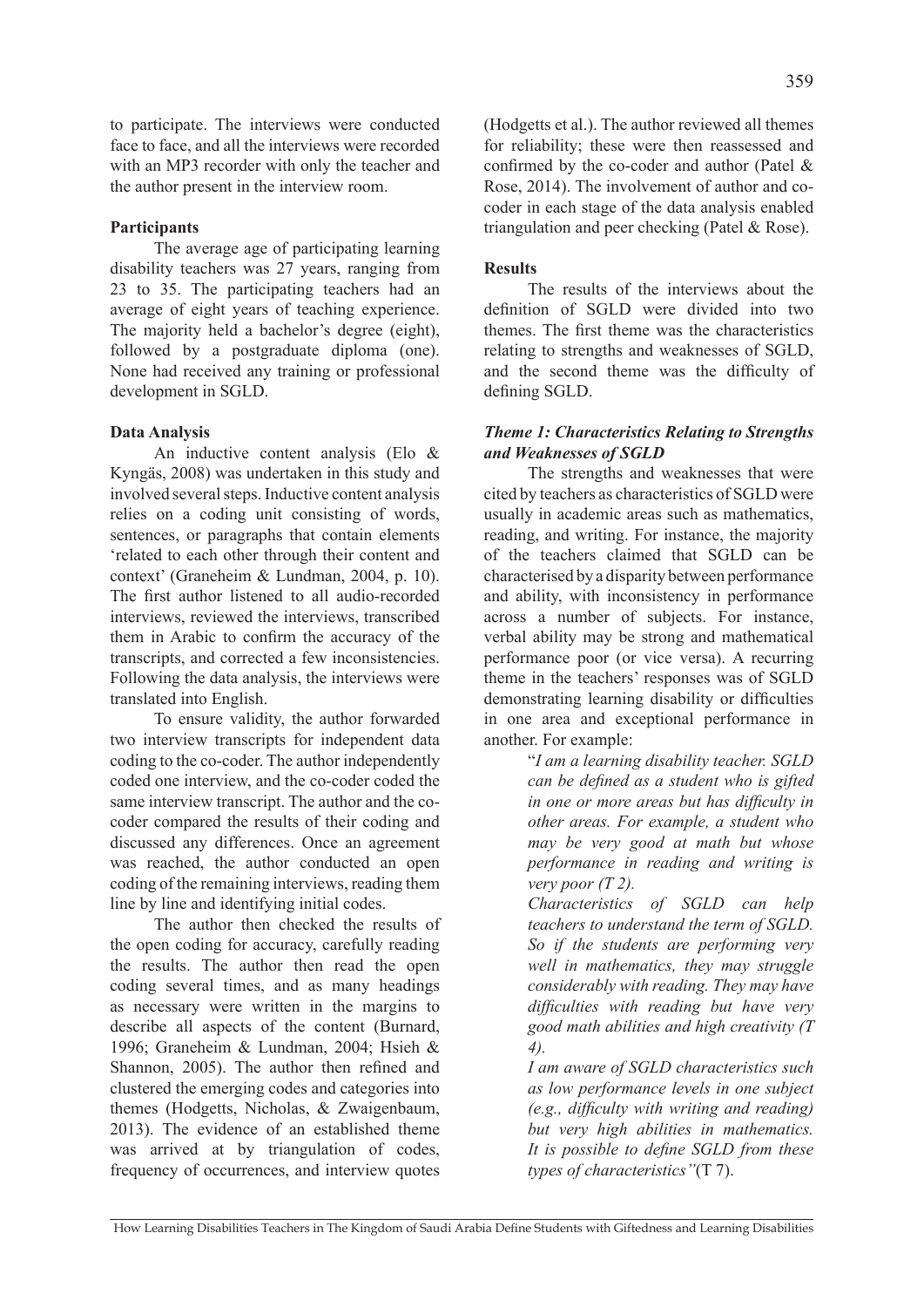Several teachers cited exceptional performance coupled with poor memory as a characteristic strength and weakness to define SGLD. For example:

> *"If students perform exceptionally in math and reading but possess poor memory, this may indicate to the teacher that the student has a learning disability and giftedness " (T 1).*

> *"Characteristics such as abstract thinking and poor memory can make SGLD very easy to identify " (T 8).*

Most of the teachers participating cited creativity as a characteristic of giftedness by which to define SGLD and linked this with a learning disability in the strengths and weaknesses characteristics.

> *"A student was experiencing problems with reading but was very creative and highly skilled in painting. SGLD are gifted in painting and drawing, but they can often have some problems with reading and writing" (T 5).*

> *"Characteristics that define SGLD include difficulties with reading and writing, but these students often have good memories and are very creative" (T 3).*

## *Theme 2: Difficulty in Defining SGLD*

Difficulty in defining SGLD was cited by teachers as a difficulty in identifying its characteristics. A likely reason teachers found SGLD difficult to define is that their area of specialisation is learning disabilities, and therefore, they are not overly familiar with giftedness and even less familiar with characteristics of SGLD. For example, teachers noted that:

> *"I am a learning disability teacher. My experience is only with learning disability students. It is difficult to define SGLD. There are no appropriate programmes or support for these students either" (T 9).*

> *"It is not very easy to define SGLD or twice-exceptional students in primary school. This is because there are only services for learning disabilities available. There are no services for gifted learners or twice-exceptional learners" (T 6).*

A factor contributing to learning disability teachers finding it difficult to define characteristics of SGLD is that the only students referred to them by classroom teachers are those who are believed to have a learning disability. None of the learning disability teachers has ever been advised that the student may have giftedness or be twice-exceptional. Because of this, classroom teachers focus on deficits, and the learning disability is the only characteristic addressed by the learning disability teacher. For example,

> *"A student was referred to me because the classroom teacher believed he had a learning disability with reading and writing. However, when I spoke with his mathematics teacher, he was surprised. He said, "How is that possible that he has a learning disability when he excels in mathematics?"(T 1).*

> *"One of my students is a good public speaker at school, popular and active in school activities. However, he was referred to me because he was experiencing difficulties with writing. It is difficult to define the characteristics of these students because they are so different" (T 7).*

## **DISCUSSION**

The purpose of this study was to investigate how learning disabilities teachers in KSA primary schools define SGLD. As demonstrated in the results, teachers define the characteristics of SGLD in terms of strengths in one area and weaknesses in another. The results also indicate that a large number of teachers find SGLD difficult to define.

SGLD are clearly present in primary schools across KSA, but learning disability teachers are not aware of these students, cannot readily define who they are, and therefore, cannot meet their complex requirements. Among the respondents, most reported to be able to define SGLD according to the more obvious characteristics in areas of academic study such as reading, writing, and mathematics. Others also cited creativity as a characteristic of giftedness, while others claimed that the term SGLD was too difficult to define. These findings correspond with the literature, which shows that a clear-cut definition of SGLD is difficult because these students' characteristics are very broad (Foley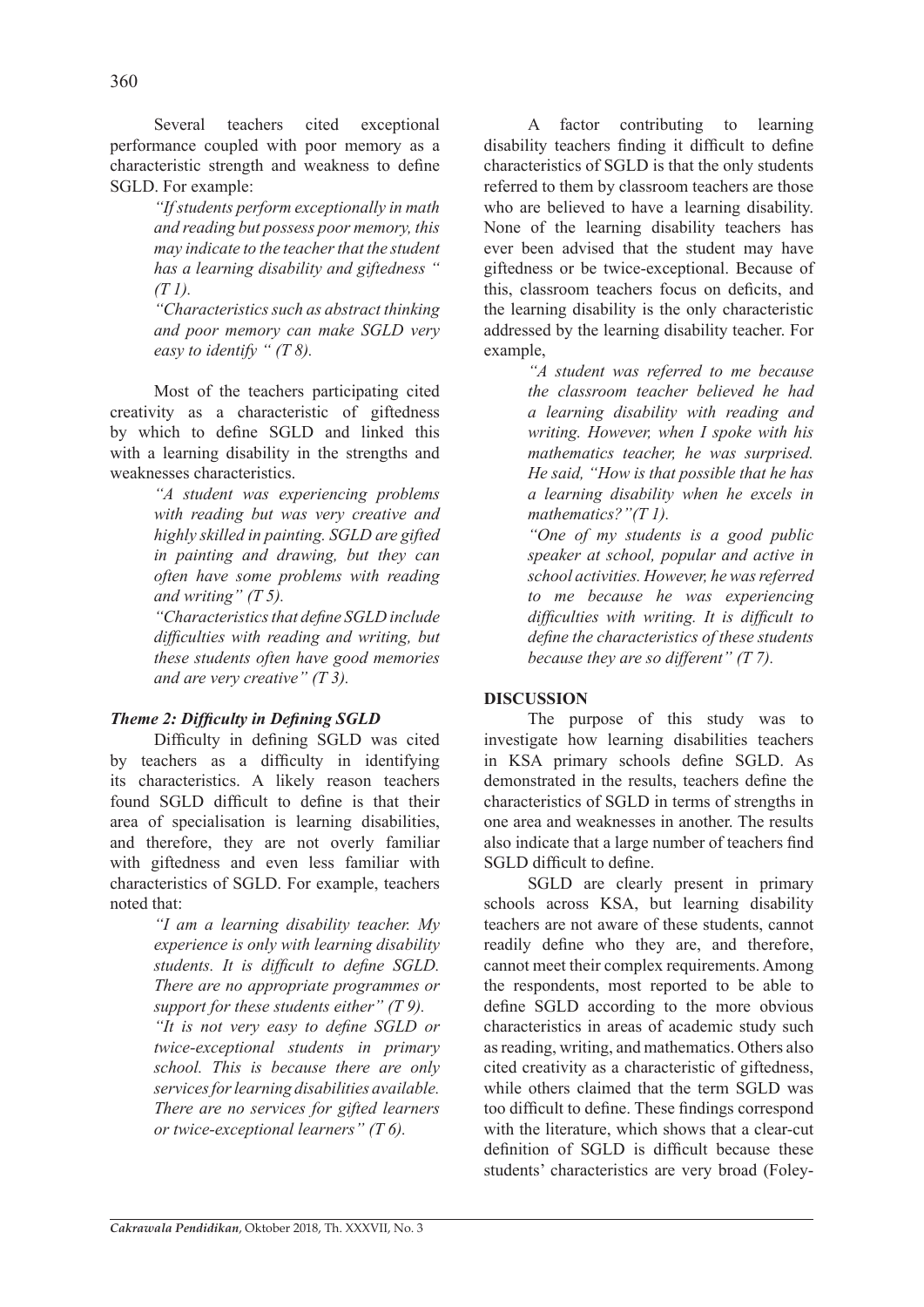Nicpon et al., 2011; Maddocks, 2018; Ronksley-Pavia, 2015).

The characteristics cited by teachers to define SGLD are rather limited. For instance, a few teachers cited creativity as a characteristic, but very few cited abstract reasoning as a characteristic. Teachers' narrow definition of SGLD is evident in the literature also (Alsamiri, 2018; Brody & Mills, 1997; Gari et al., 2015). The focus on learning disabilities is also mirrored in the literature, with teachers usually overlooking giftedness and referring students who demonstrate weakness in one area to learning disabilities teachers (Brody & Mills, 1997; Song & Porath, 2011; Wormald & Clark, 2018).

An important aspect of these findings is that many teachers claimed that there are few to no resources at their schools to address giftedness and none at all for SGLD. This suggests that the KSA education system is based on the deficit model, whereby the disability is addressed but rarely the giftedness. In the case of SGLD, as indicated by the responses in this study, it becomes even more complex because of the wide variety of gifts and learning disabilities that SGLD present.

Overall, KSA teachers are no less likely to be able to define SGLD than their colleagues internationally. Moreover, if they were able to define the characteristics of SGLD, there would be no programmes to address these students' giftedness, much less the complex needs of SGLD. The lack of appropriate programmes and support for SGLD mirrors that in the literature, which indicates similar lack of support and programmes for these students internationally (Foley-Nicpon et al., 2011; Wood & Estrada-Hernandez, 2009).

## **STRENGTHS AND LIMITATIONS**

This study has a number of strengths. The first is that its qualitative nature provided teachers with the opportunity to discuss a category of student with which they were not overly familiar. This yields an important finding for the Saudi education system, which needs to acknowledge this category of student. The second strength is that this is the first such study undertaken in KSA.

One limitation of the study is that the interviews were conducted in only one city in KSA, Almaddenh. The second limitation is that all the teachers interviewed were male. This is due to KSA's cultural policies, which prohibit males from interviewing females. However, this lays the groundwork for possible future studies in which female teachers' definitions of SGLD may be compared with those in this study. The third limitation is that while a qualitative approach facilitates insights of the participants, a quantitative approach would allow for broader generalisation of findings.

### **CONCLUSION**

In the field of learning disabilities in KSA, the needs of SGLD continue to be underserved. This can be attributed to a generally limited understanding of the characteristics of SGLD and to an education model that provides very few resources or programmes for giftedness. This study demonstrates the necessity of ongoing research in this area and professional development opportunities for learning disability teachers to become familiar with the concept of SGLD. Only when they are aware of the variety of ways in which a student can present as SGLD will learning disability teachers be able to address their needs more fully. There is therefore, an urgent need for the Ministry of Education in KSA first to acknowledge this category of student and then to provide the appropriate resources for SGLD and more resources for giftedness. This is important because otherwise, many students will fail to reach their true potential.

## **ACKNOWLEDGEMENTS**

The author would like to thank the teachers involved in this study for their time and help with this study. I also thank my mother Bakhita from the bottom of my heart for her unconditional support throughout my life and for being there for me always. I also thank my wife Ajayb, whose name means wonders, for her endless support and for being my strength in all my endeavours. I would also like to thank my children, Mohammed, Ahmad and Qamar,

## **REFERENCES**

Alamer, H. A. (2017). *Exploring the experiences and insights of a twice-exceptional student finishing a college teacher preparation program: A case study* (Unpublished doctoral dissertation). University of Northern Colorado.

How Learning Disabilities Teachers in The Kingdom of Saudi Arabia Define Students with Giftedness and Learning Disabilities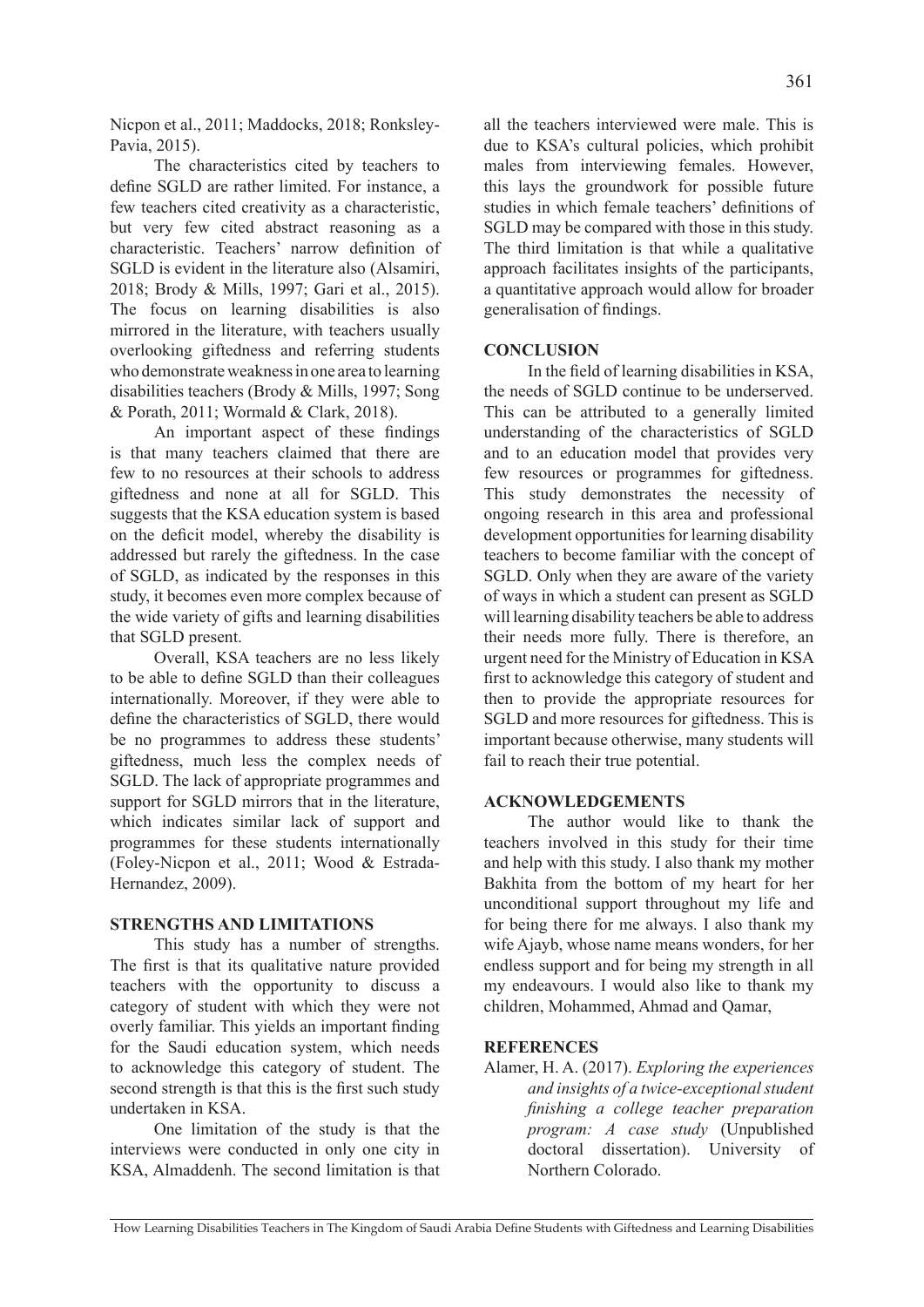- Al-Hroub, A. (2011). Developing assessment profiles for mathematically gifted children with learning difficulties at three schools in Cambridgeshire, England. *Journal for the Education of the Gifted, 34*(1), 7 44. doi: 10.1177/016235321003400102
- Alsamiri, Y. A. (2018). *Teachers' perspectives of identifying students of Saudi primary students with giftedness and learning disabilities*.Doctoral thesis, School of Education, University of New South Wales, Sydney, Australia.
- Baldwin, L., Omdal, S. N., & Pereles, D. (2015). Beyond stereotypes understanding, recognizing, and working with twiceexceptional learners. *TEACHING Exceptional Children, 47*(4), 216–225.
- Barnard-Brak, L., Johnsen, S. K., Pond Hannig, A., & Wei, T. (2015). The incidence of potentially gifted students within a special education population. *Roeper Review*, *37*(2), 74 83. doi:10.1080/02783 193.2015.1008661
- Berman, K. M., Schultz, R. A., & Weber, C. L. (2012). A lack of awareness and emphasis in preservice teacher training: Preconceived beliefs about the gifted and talented. *Gifted Child Today, 35*(1), 18 26. doi: 10.1177/1076217511428307
- Berninger, V. W., & Abbott, R. D. (2013). Differences between children with dyslexia who are and are not gifted in verbal reasoning. *Gifted Child Quarterly, 57*(4), 223–233. doi: 10.1177/0016986213500342
- Besnoy, K. D. (2006). *Successful strategies for twice-exceptional children*. Waco, TX: Prufrock Press.
- Bianco, M., & Leech, N., (2010). Twiceexceptional learners: Effects of teacher preparation and disability labels on gifted referrals. *Teacher Education Division of the Council for Exceptional Children ,* 33(4), 319–334. doi:10.1177/0888406409356392
- Bracamonte, M., (2010). *2e students: Who they are and what they need*. Retrieved from http://www.thelangschool.org/News/2e\_ Newsletter Issue 39.pdf
- Brody, L. E., & Mills, C. J. (1997). Gifted children with learning disabilities: A review of the issues*. Journal of Learning Disabilities, 30*(3), 282 296. doi: 10.1177/002221949703000304
- Bull, R., Espy, K. A., & Wiebe, S. A. (2008). Short-term memory, working memory, and executive functioning in preschoolers: Longitudinal predictors of mathematical achievement at age 7 years.*Developmental neuropsychology*, *33*(3), 205–228.
- Burnard, P. (1996). Teaching the analysis of textual data: An experiential approach. *Nurse Education Today, 16*(8), 278–281. doi: 10.1016/S0260-6917(96)80115-8
- Carter, S. (2013). From disability to learning gap. How some schools have accomplished it. *In: Biennial Joint Conference for Learning Difficulties (LDA 2013)* (pp. 1–1). Brisbane, Australia.
- Chamberlin, S. A., Buchanan, M., & Vercimak, D. (2007). Serving twice-exceptional preschoolers: Blending gifted education and early childhood special education practices in assessment and program planning. *Journal for the Education of the Gifted, 30*(3), 372 394. doi: 10.1177/016235320703000305
- Crepeau Hobson, F., & Bianco, M. (2011). Identification of gifted students with learning disabilities in a Response to Intervention era. *Psychology in the Schools, 48*(2), 102 109. doi: 10.1002/ pits.20528
- Dai, D. Y., & Chen, F. (2013). Three paradigms of gifted education in search of conceptual clarity in research and practice. *Gifted Child Quarterly*, 57(3), 151 168. doi: 10.1177/0016986213490020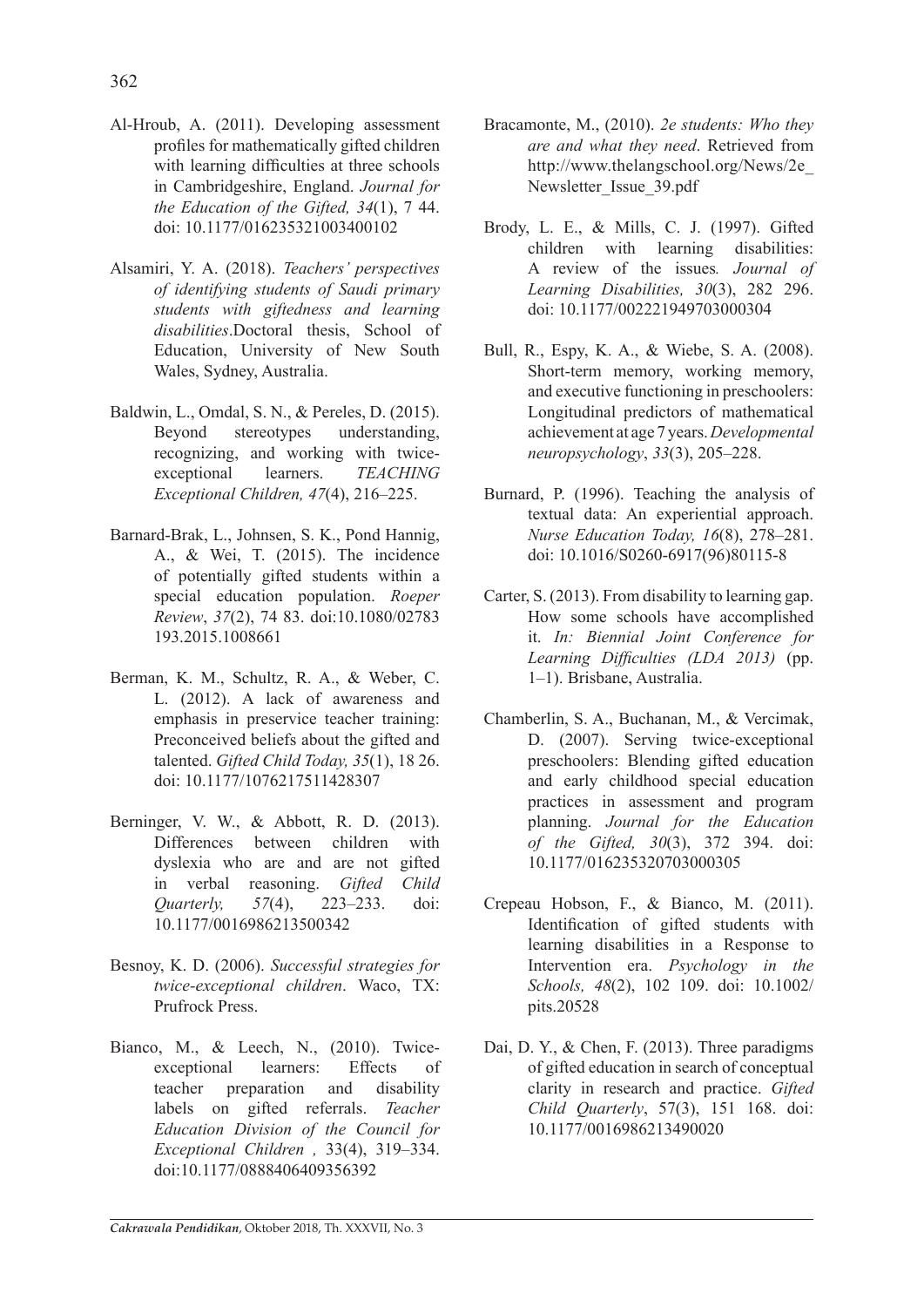- Dare, L., & Nowicki, E. A. (2015). Twiceexceptionality: Parents' perspectives on 2e identification. *Roeper Review*, *37*(4), 208–218.
- Elo, S., & Kyngäs, H. (2008). The qualitative content analysis process. *Journal of Advanced Nursing, 62*, 107–115. doi: 10.1111/j.1365-2648.2007. 04569.x
- Foley-Nicpon, M., Allmon, A., Sieck, B., & Stinson, R. D. (2011). Empirical investigation of twice-exceptionality: Where have we been and where are we going? *GiftedChild Quarterly*, *55*(1), 3 17. doi: 10.1177/0016986210382575
- Francis, J. J., Johnston, M., Robertson, C., Glidewell, L., Entwistle, V., Eccles, M. P., & Grimshaw, J. M. (2010). What is an adequate sample size? Operationalising data saturation for theory-based interview studies. *Psychology and Health*, *25*(10), 1229 1245. doi: 10.1080/08870440903194015
- Gari, A., Mylonas, K., & Portešová, S. (2015). An analysis of attitudes towards the gifted students with learning difficulties using two samples of Greek and Czech primary school teachers. *Gifted Education International*, *31*(3), 271–286.doi: 10.1177/0261429413511887
- Geary, D. C. (2011). Consequences, characteristics, and causes of mathematical learning disabilities and persistent low achievement in mathematics. *Journal of Developmental and Behavioral Pediatrics: JDBP, 32*(3), 250–263.
- Graneheim, U. H., & Lundman, B. (2004). Qualitative content analysis in nursing research: Concepts, procedures and measures to achieve trustworthiness. *Nurse Education Today*, *24*, 105–112. doi: 10.1016/j.nedt.2003.10.001
- Hodgetts, S., Nicholas, D., & Zwaigenbaum, L. (2013). Home sweet home? Families' experiences with aggression in children with autism spectrum disorders. *Focus*

*on Autism and Other Developmental Disabilities, 28*, 166–174. doi: 10.1177/1088357612472932

- Hsieh H.- F., & Shannon, S. (2005). Three approaches to qualitative content analysis. *Qualitative Health Research, 15*, 1277– 1288.doi: 10.1177/1049732305276687
- Jarwan, F., & Al-Abbadi, Z. (2014). The effect of an instruction program based on the creative problem solving model on developing creative thinking skills of gifted students with learning disabilities. *Association of Arab Universities Journal for Education and Psychology, 12*(1), 11 43.
- Johnsen, S. K., & Kendrick, J. (2005). *Teaching gifted students with disabilities*. Prufrock Press Inc
- Krochak, L.A. & Ryan, T.G. (2007). The challenge of identifying gifted/learning disabled students. *International Journal of Special Education*, *22*(3), 44 53.
- Leggett, D. G., Shea, I., & Wilson, J. A. (2010). Advocating for twice-exceptional students: An ethical obligation. *Research in the Schools, 17*(2), 1–10.
- Lo, C. C., & Yuen, M. (2014). Coping strategies and perceived sources of support among gifted students with specific learning disabilities: Three exploratory case studies in Hong Kong. *Gifted and Talented International*, *29*(1–2), 125–136.
- Lovett, B. J., & Sparks, R. L. (2011). The identification and performance of gifted students with learning disability diagnoses: A quantitative synthesis. *Journal of Learning Disabilities, 46*(4), 304 316. doi: 10.1177/0022219411421810
- Maddocks, D. L. (2018). The identification of students who are gifted and have a learning disability: A comparison of different diagnostic criteria. *Gifted Child Quarterly*, *62*(2), 175 192.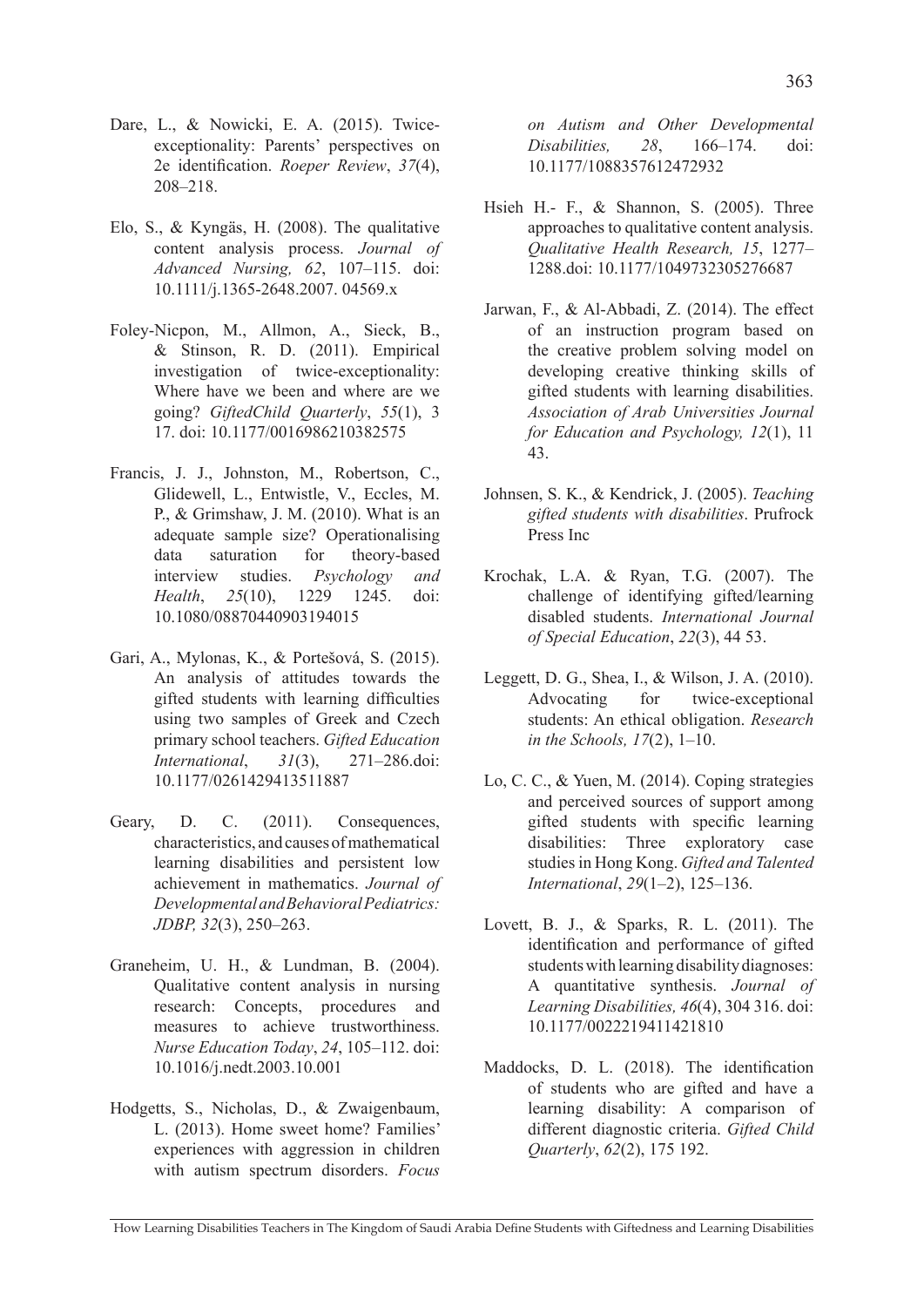- Mayes, R. D., Harris, P. C., & Hines, E. M. (2016). Meeting the academic and socioemotional needs of twice exceptional African American students through group counseling. In J. Lawson Davis & J. L. Moore (Eds.), *Gifted children of color around the world: Diverse needs, exemplary practices, and directions for the future (Advances in race and ethnicity in education*, Vol. 3*,* pp. 53–69)*.* Emerald Group Publishing.
- Patel, M., & Rose, J. (2014). Students' attitudes towards individuals with an intellectual disability. *Journal of Intellectual Disabilities, 28*(4), 90–103. doi: 10.1177/1744629513511355
- Pepanyan, M., Fisher, M., & Wallican-Green, A. (2018). Faces on Mars lesson: Incorporating art, thinking skills, and disability differentiation strategies for twice-exceptional gifted students. *Journal of STEM Arts, Crafts, and Constructions, 3*(1), 93–102.
- Pereles, D., Omdal, S., & Baldwin, L. (2009). Response to intervention and twice exceptional learners: A promising fit. *Gifted Child Today, 32*(3), 40 51.
- Purwanta , E; Hermanto, H., Harahap , F. 2016. Analisis kebutuhan untuk berwirausaha pada siswa berkebutuhan khusus. CakrawalaPendidikanNo 3 (2016).doi: http://dx.doi.org/10.21831/ cp.v35i3.11444
- Ronksley-Pavia, M. (2015). A model of twice-exceptionality: Explaining and defining the apparent paradoxical combination of disability and giftedness in childhood. *Journal for the Education of the Gifted.* Retrieved from http:// jeg.sagepub.com/content/early/2015/0 6/29/0162353215592499 abstract doi: 10.1177/0162353215592499
- Ruban, L.M. (2005). Identification and assessment of gifted students with learning disabilities. *Theory Into Practice, 44*(2), 115 124. doi: 10.1207/s15430421tip4402\_6
- Scott, M. T., Mayes, R. D., Griffith, K. G., Garrett, M. T., & Watkins, J. (2015). Effective involvement with urban special education services: What every school counselor should know to support Black male students. In M. Henfield & A. Washington (Eds.), *Black mal e student success in 21st century urban schools: School counseling for equity, access, and achievement (pp. 173–194*). Charlotte, NC: Information Age Publishing
- Song, K., & Porath, M. (2011). How giftedness coexists with learning disabilities: Understanding gifted students with learning disabilities (GLD) in an integrated model of human abilities. *Talent Development and Excellence, 3*(2), 215–227.
- Trail, B. A. (2011). *Twice-exceptional gifted children: Understanding, teaching, and counseling gifted students.* Waco, TX: Prufrock Press.
- Vaughn, S., Wanzek, J., Murray, C. S., & Roberts, G. (2012*). Intensive interventions for tudents struggling in reading and mathematics*: A practice guide. Portsmouth, NH: RMC Research Corporation, Center on Instruction.
- Wellisch, M., & Brown, J. (2012). An integrated identification and intervention model for intellectually gifted children. *Journal of Advanced Academics, 23*(2), 145 167. doi: 10.1177/1932202X12438877
- Willard-Holt, C., Weber, J., Morrison, K. L., & Horgan, J. (2013). Twiceexceptional learners' perspectives on effective learning strategies*. Gifted Child Quarterly, 57*(4), 247 262. doi: 10.1177/0016986213501076
- Wong, M. (2013). Finding the lost treasure: A literature review of defining and identifying gifted and talented children in early childhood settings in Aotearoa New Zealand. *Te Iti Kahurangi: School of Education E-Journal, 1*, 93–101.